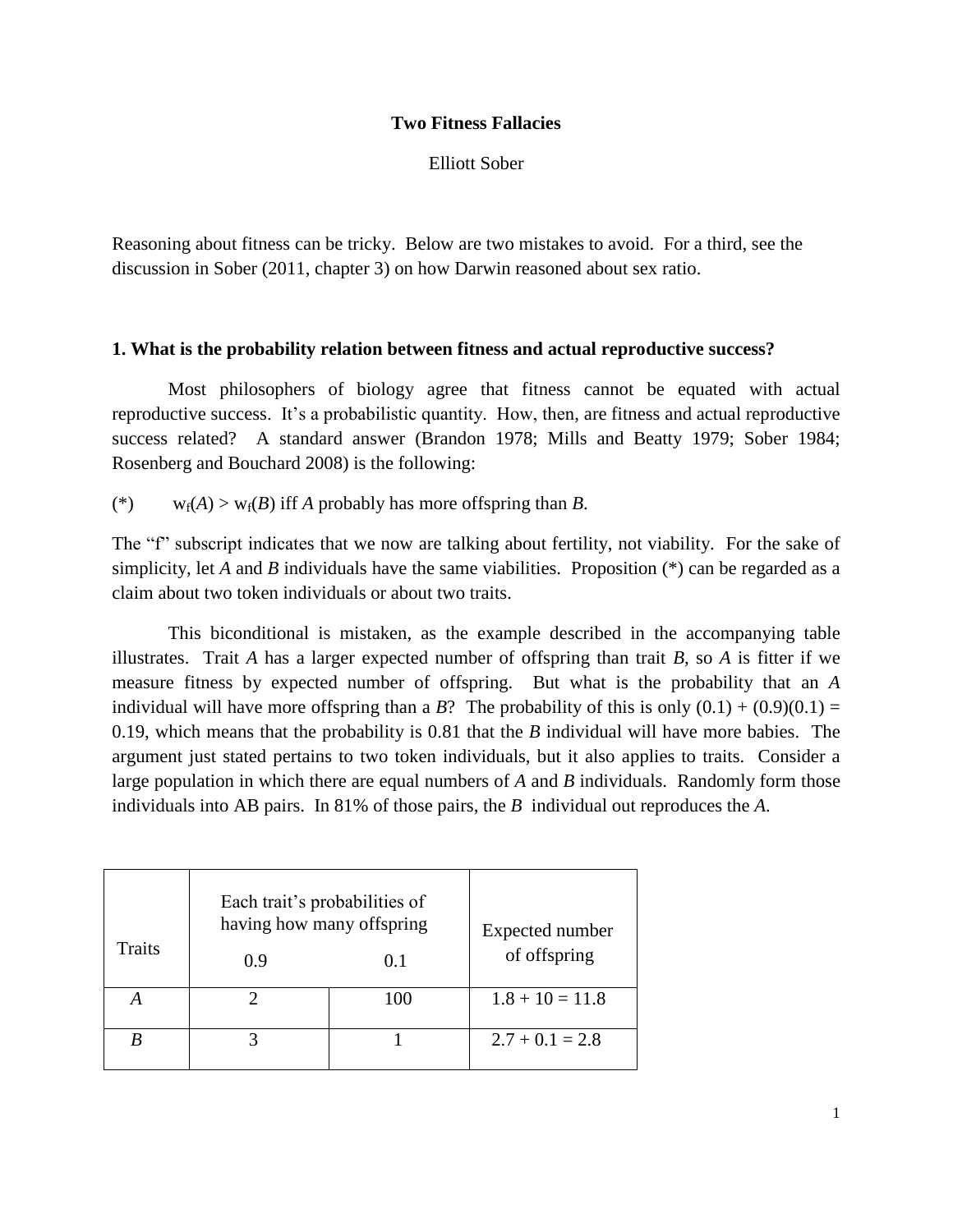There is nothing "fancy" about this counterexample to proposition (\*). We aren't talking about a trait like sex ratio, in which expected number of offspring is the wrong measure because we need more than a next-generation look ahead to define the fitness concept (Sober 2001). Nor are we talking about cases of the sort described by Gillespie (1977) in which fitnesses do not go by arithmetic expectations.

## **2. The sample path fallacy**

l

No one would buy the following argument for why fitness cannot be identified with expected number of offspring:

Let *A* have a 0.5 probability of having 1 offspring and a 0.5 probability of having 3 (so *A*'s expected number of offspring is 2). Let the same be true of *B*. Now suppose that *A* in fact has 1 offspring and B has 3. Since they differ in their actual reproductive success, fitness can't be identified with expected number of offspring.

The flaw in this argument is that it attends to just one sample path – the one in which *A* has 1 offspring and B has 3. There are three other possibilities, which need to be considered as well, with due attention to their probabilities.

Unfortunately, this style of argument has been used to explain Gillespie's (1977) idea that variance needs to be included in the characterization of fitness (Beatty and Finsen 1989; Brandon 1990; Rosenberg and Bouchard 2008). Suppose, for example, that the *A* individuals in a generation each have 2 offspring and that the *B* individuals in a generation either all have 1 offspring or all have 3, with equal probability.<sup>1</sup> Which trait is fitter? Here is a fallacious argument:

Suppose the population begins with 10 *A*s and 10 *B*s and that *B*'s productivity alternates between 3 and 1 in a sequence of generations. Then (assuming that the parents die after they reproduce), the numbers of *A* and *B* individuals in the next nine generations will be the ones shown in the accompanying table. *A* and *B* start with frequencies of 0.5, but A increases in frequency. Therefore, *A* is fitter. So fitness is not identical with expected number of offspring.

This argument considers only one sample path for *B*. In fact, for 10 generations there are  $2^9$ sample paths. Why focus on the one in which the productivities of *B* are 3-1-3-1-3-1-3-1-3 rather than on the sample path 3-3-3-3-3-3-3-3-3? They have the same probability. It may be replied that the alternating sample path is "typical" whereas the all-3 sample path is not, and that

 $<sup>1</sup>$  In this example, all the variance in B's reproductive output is between generations. Gillespie also analyzes the case</sup> where all the variance is within generations.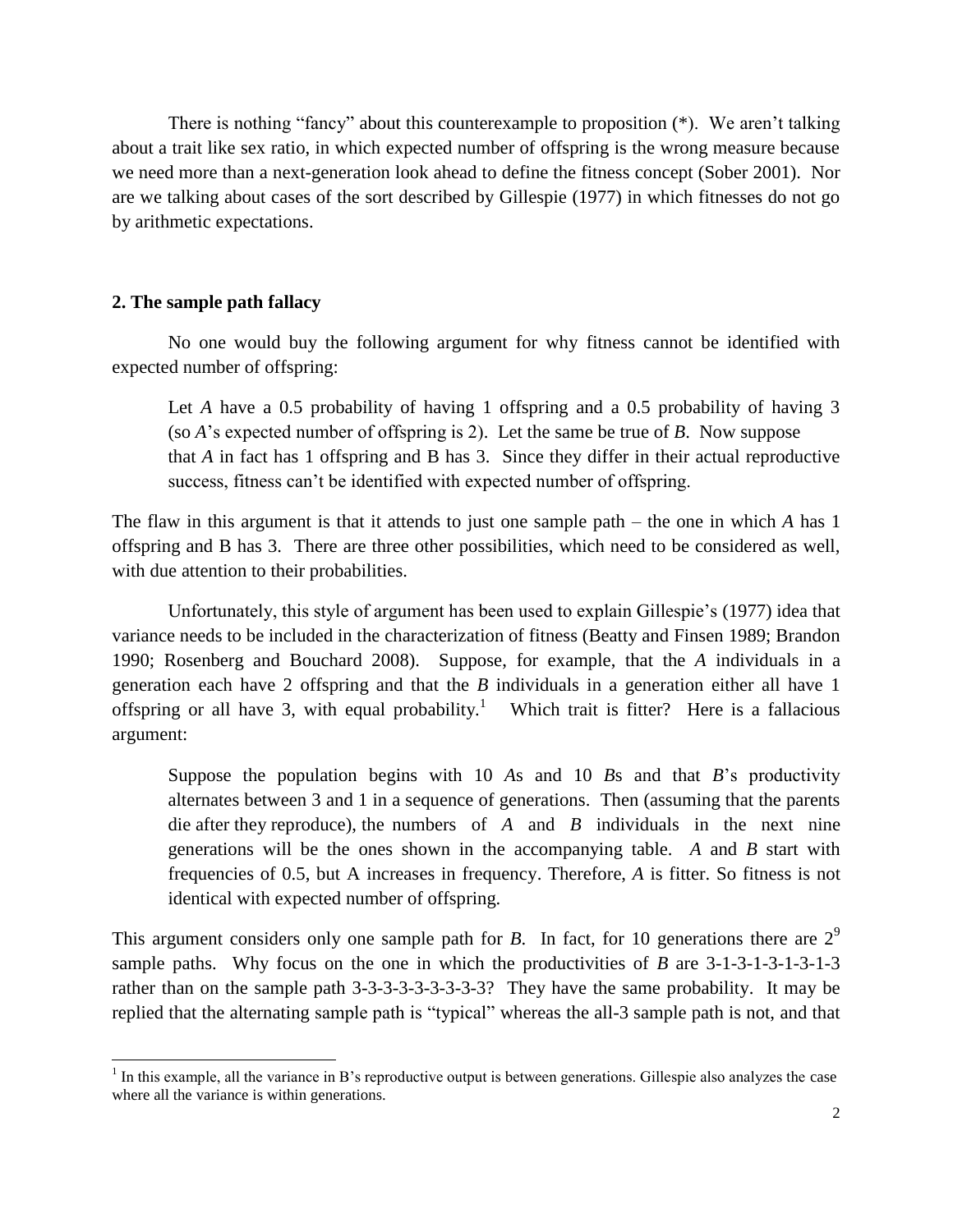the description of a single sample path is meant to be heuristic, not demonstrative. Maybe so, but what would a more rigorous explanation look like?

| Generation    |   | 2  | 3  | 4  |     | h         |     |      |      |      |
|---------------|---|----|----|----|-----|-----------|-----|------|------|------|
| <b>Traits</b> | A | 20 | 40 | 80 | 160 | 320   640 |     | 1280 | 2560 | 5120 |
|               |   | 30 | 30 | 90 | 90  | 270       | 270 | 810  | 810  | 2430 |

To think about the fitnesses of the two traits, we need to consider *all* the sample paths. But what number should we compute? If we compute the expected number of A and *B* individuals after, say, 10 generations, the answer is that the two traits are the same – each has 5120 as its expected value. To see this point, consider the two simplest cases:

- In the  $2<sup>nd</sup>$  generation, there are 20 *As* and either 10 or 30 *Bs* with equal probability, so the expected number of  $B_s$  in the  $2<sup>nd</sup>$  generation is 20.
- In the  $3<sup>rd</sup>$  generation, there are 40 *As* and either 10 or 30 or 30 or 90 *Bs*, with equal probability, so the expected number of *B*s is 40.

The pattern does not change if we consider the  $4<sup>th</sup>$  or  $5<sup>th</sup>$  or  $n<sup>th</sup>$  generation. Gillespie's argument does not involve computing the expected number of offspring of the two types and claiming (falsely) that the trait with the lower variance has the higher expected number of offspring. Rather, it involves computing the expected *frequencies* of the two traits. The expected frequency of *A* after even one generation (when the two traits begin at 50/50) is greater than that of *B*. After one generation, there are 20 *A*s and either 10 or 30 *B*s with equal probability, so the expected *frequency* of *A* in the 2<sup>nd</sup> generation is  $\frac{1}{2}(20/30 + 20/50) = \frac{1}{2}(0.67 + 0.4) = 0.535$ . Fitness needs to reflect the variance as well as the arithmetic expectation because fitnesses are used to predict trait *frequencies*. If the job of fitness were merely to calculate expected number of offspring, there would be no argument against defining fitness as expected number of offspring (a tautology).